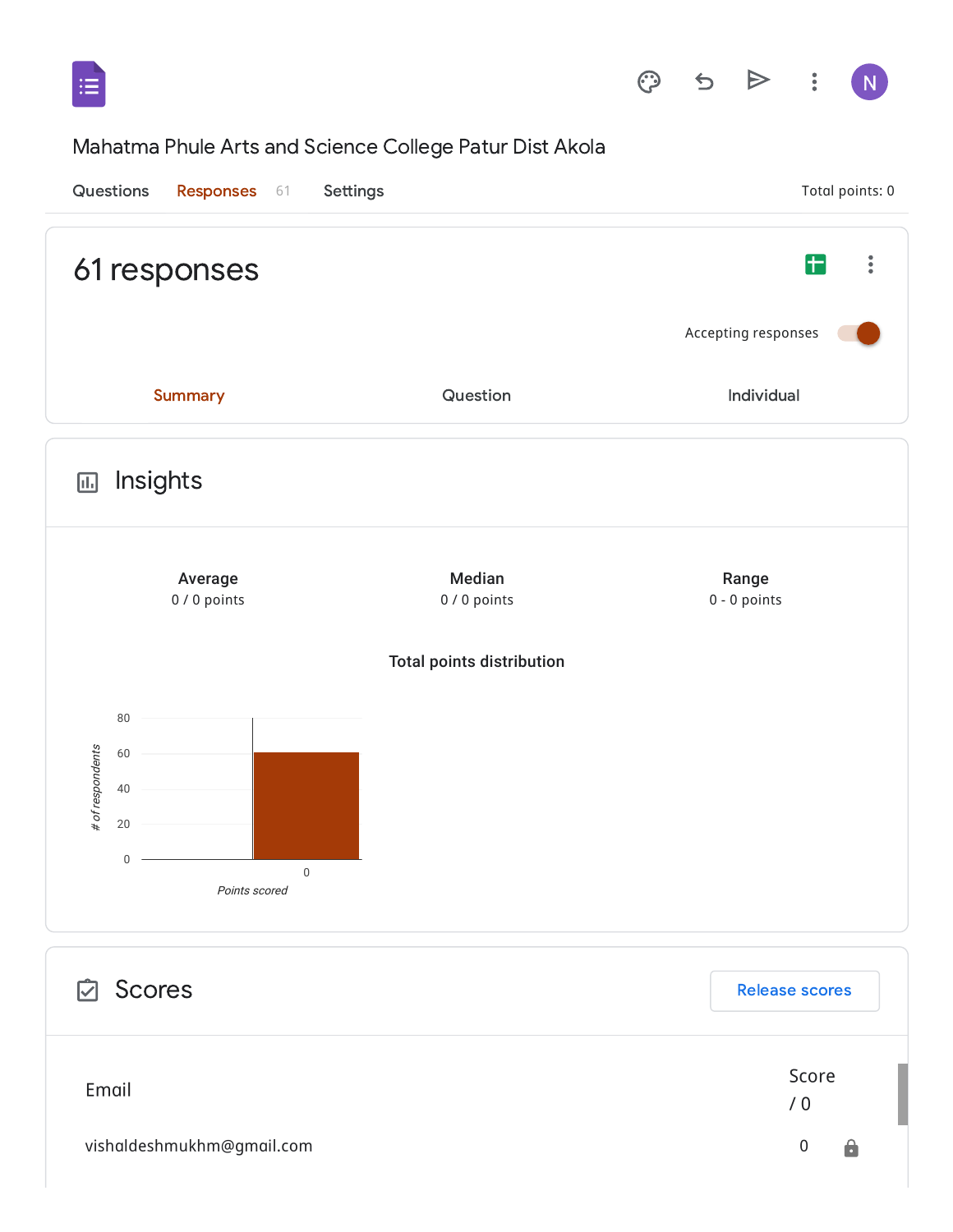| Email                      | Score<br>/0 |                    |
|----------------------------|-------------|--------------------|
| amishav.kate@gmail.com     | 0           | Α                  |
| faizsk99@gmail.com         | 0           | $\mathbf{e}$       |
| asolkarshubham88@gmail.com | 0           | $\hat{\mathbf{a}}$ |
| kparvejkhan721@gmail.com   | $\mathbf 0$ | Α                  |
| tipukhandare@gmail.com     | $\mathbf 0$ | â                  |
| mohdsaif38096@amail.com    | $\Omega$    | ₳                  |

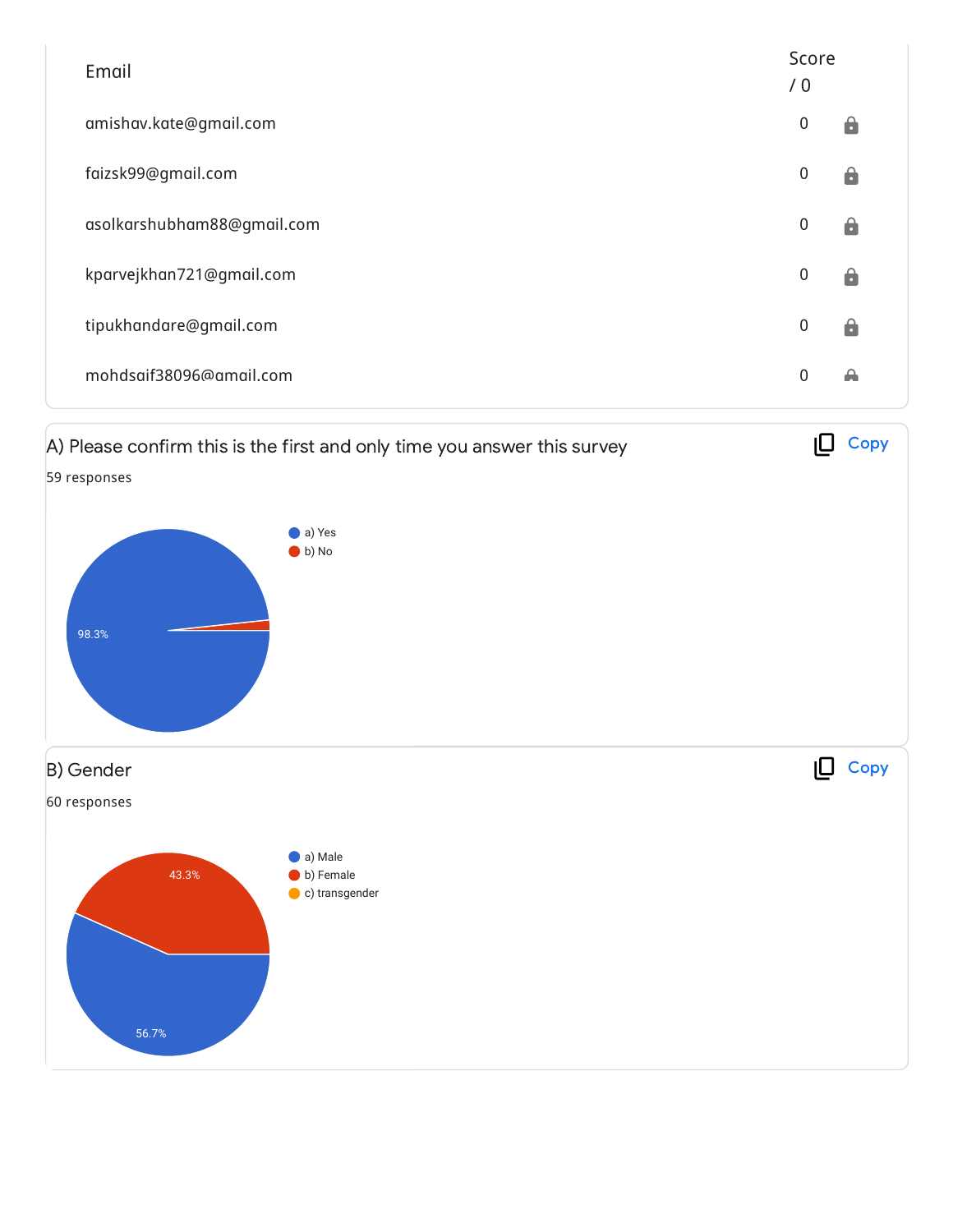| C) What Subject area are you pursuing? | $\Box$ Copy |
|----------------------------------------|-------------|
| 60 responses                           |             |
| a) Arts<br>b) Science<br>96.7%         |             |
| Mobile No.                             |             |
| 61 responses                           |             |
| 9834539467                             |             |
| 8975257493                             |             |
| 9356212352                             |             |
| 9370629350                             |             |
| 8788113453                             |             |
| 9588622411                             |             |
| 8624090556                             |             |
| 9579012675                             |             |
| 8766872656                             |             |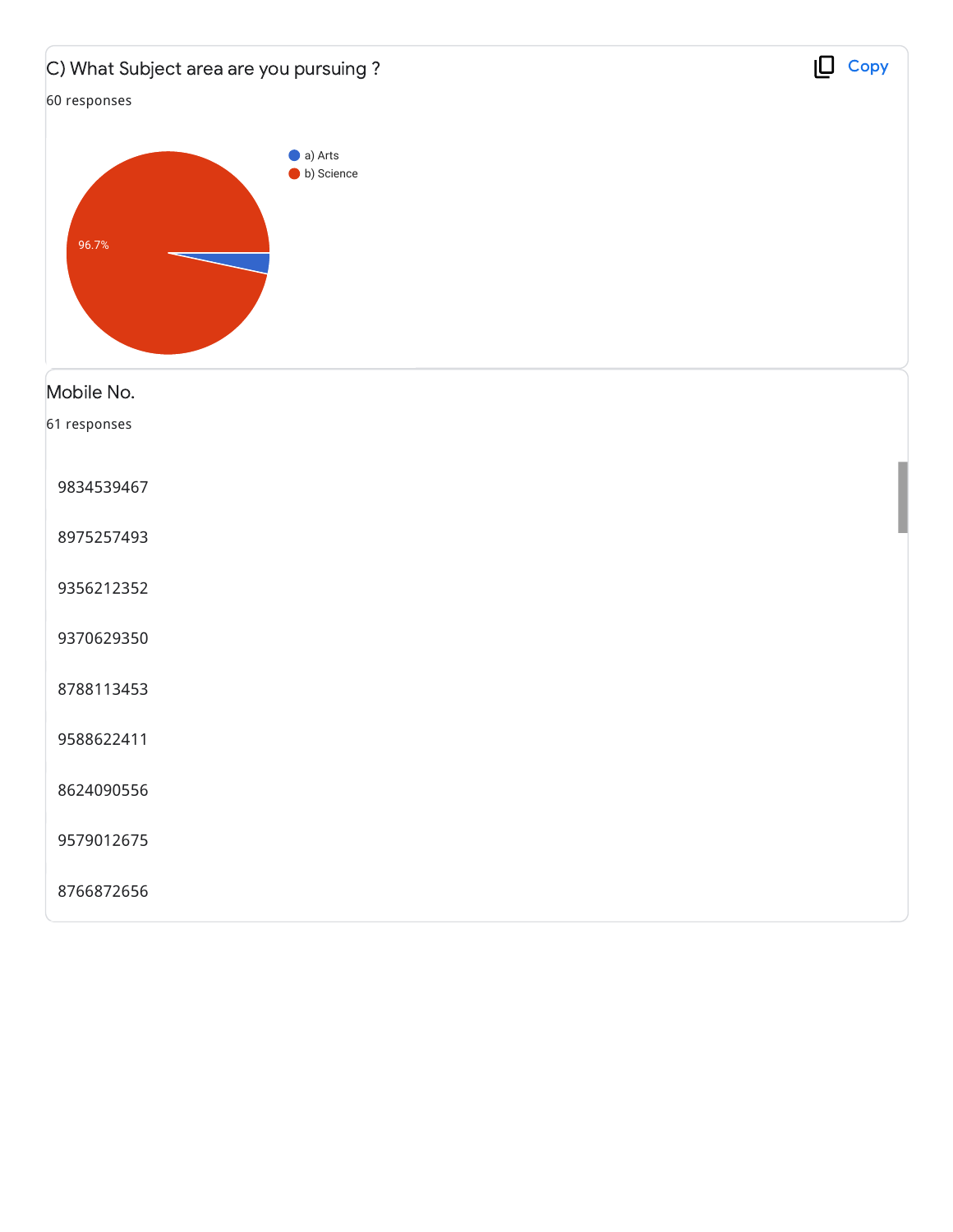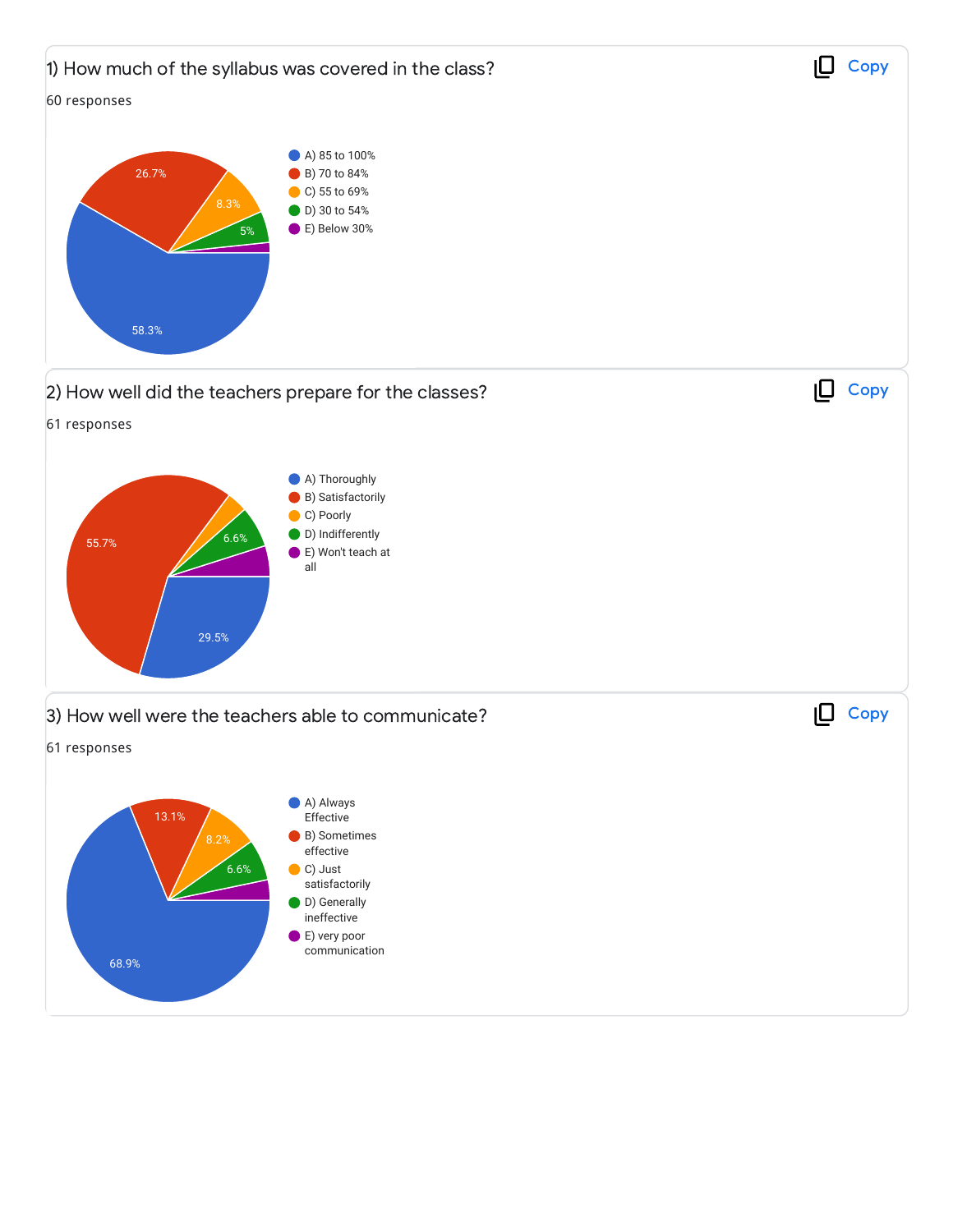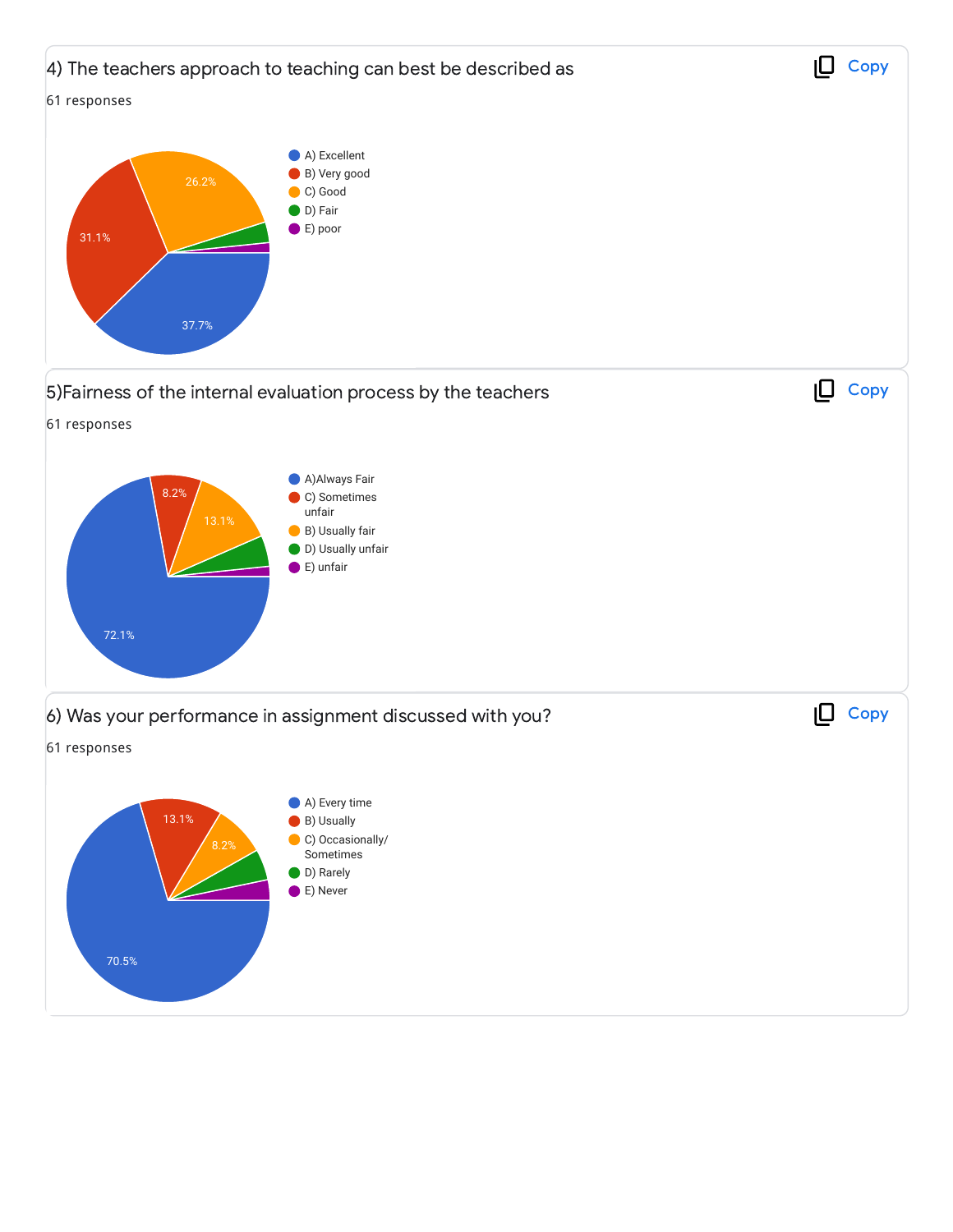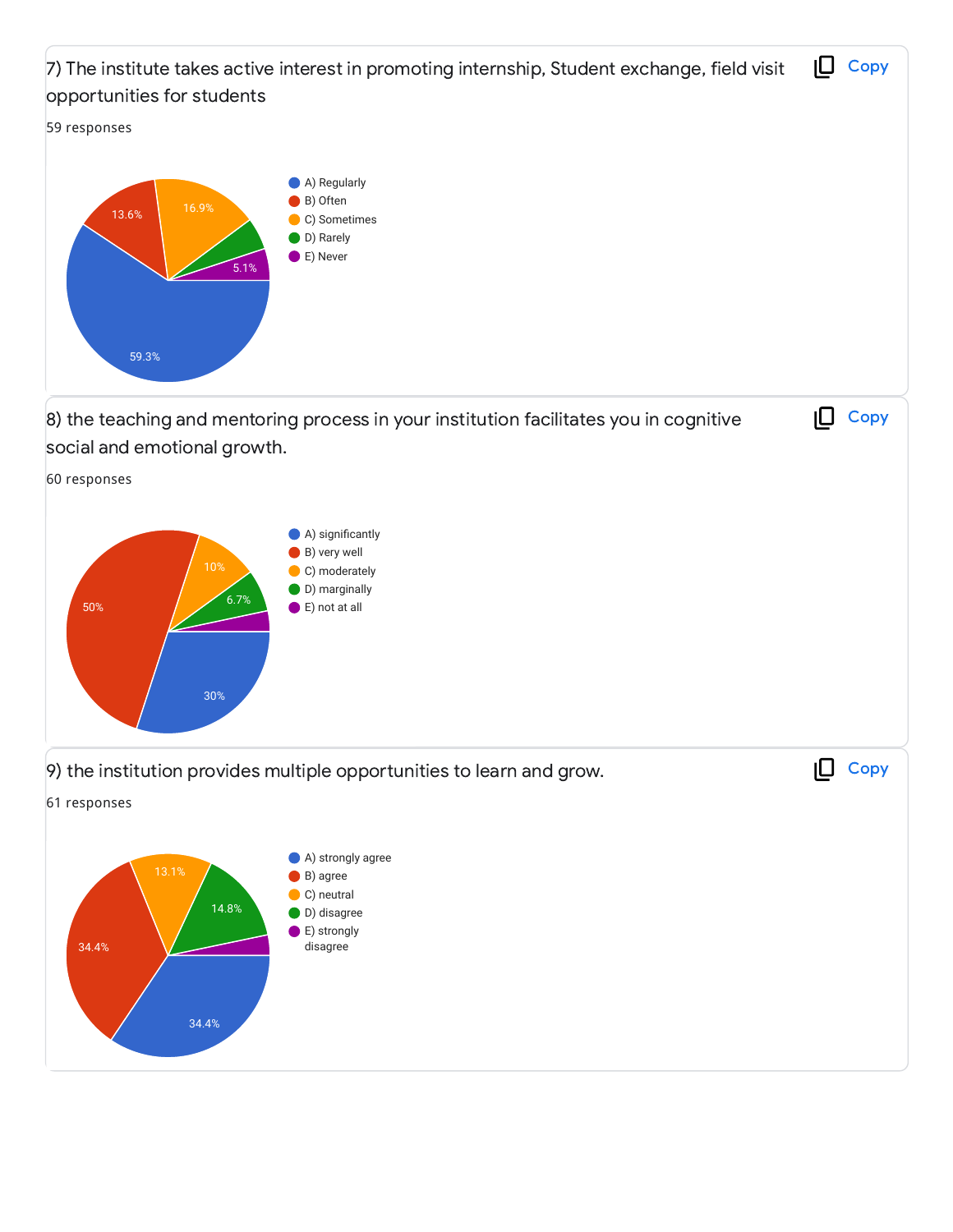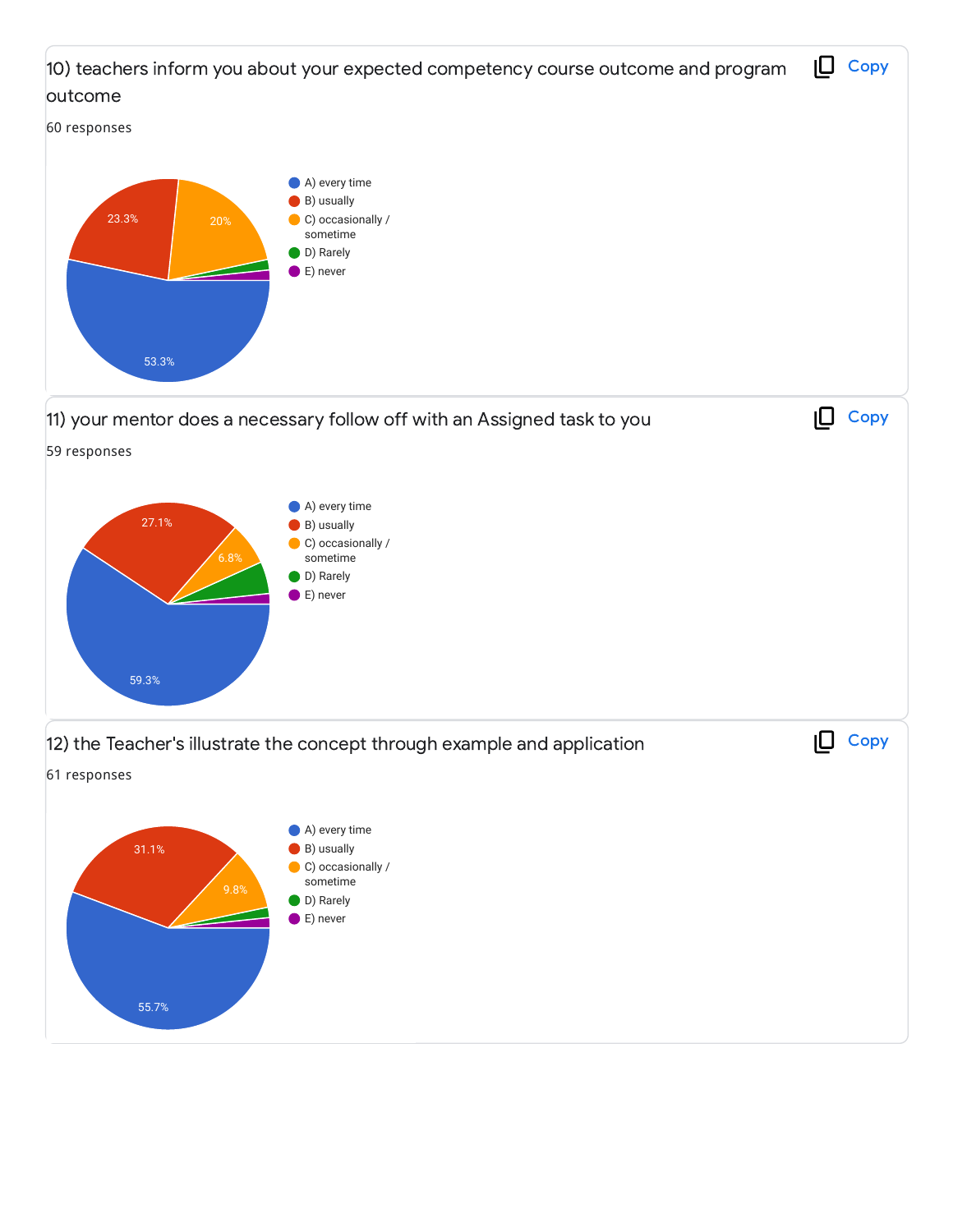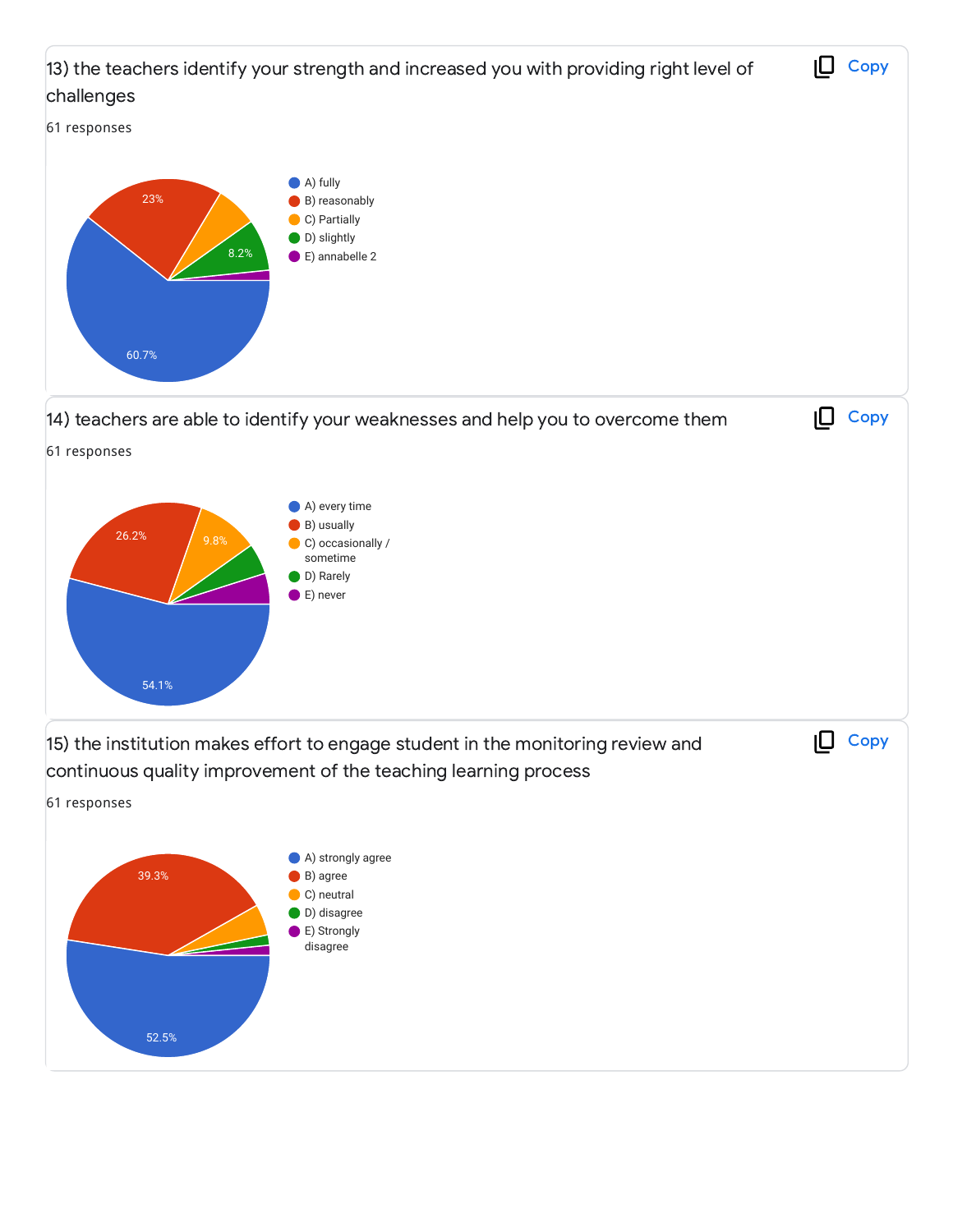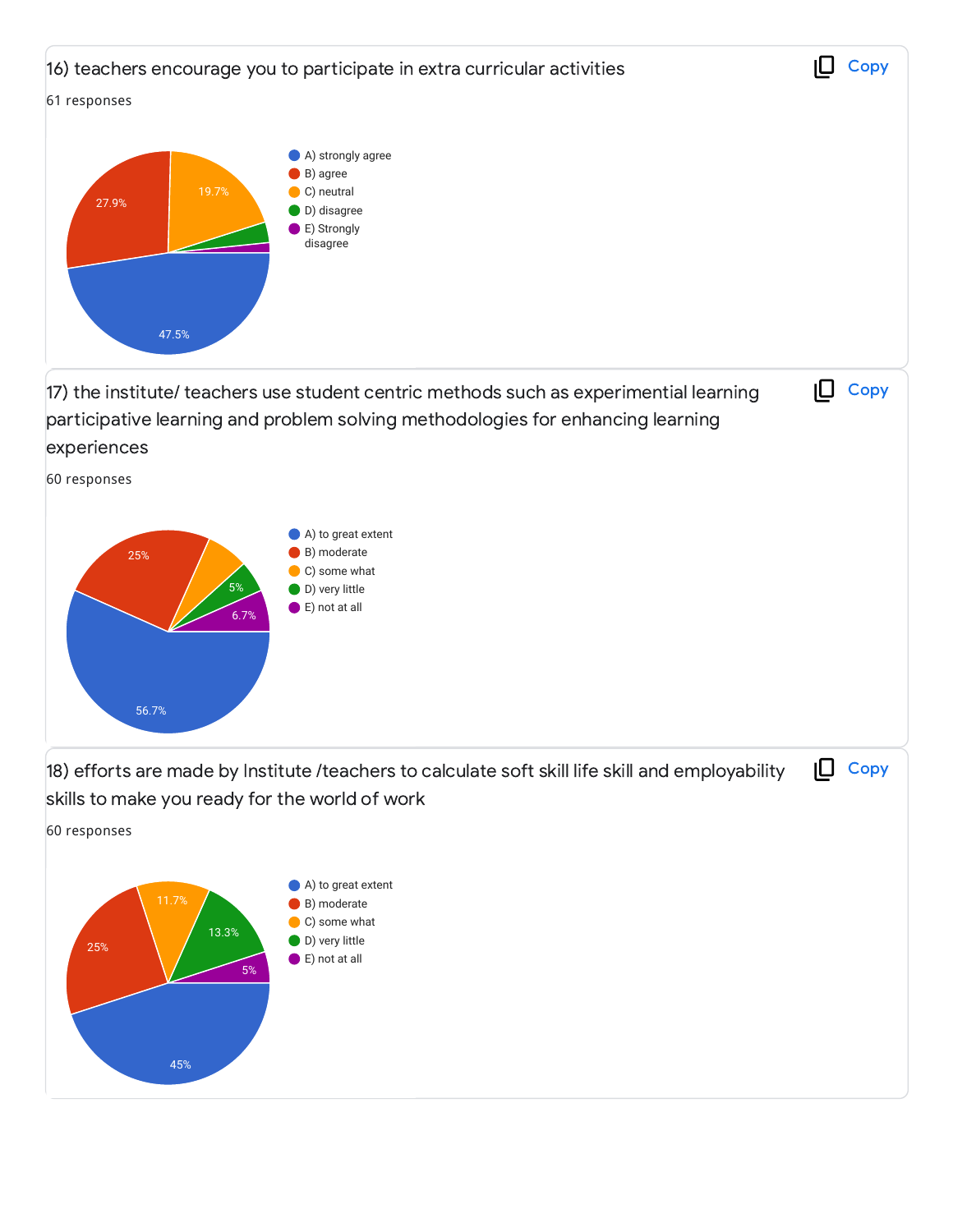

23.3%

6.7%